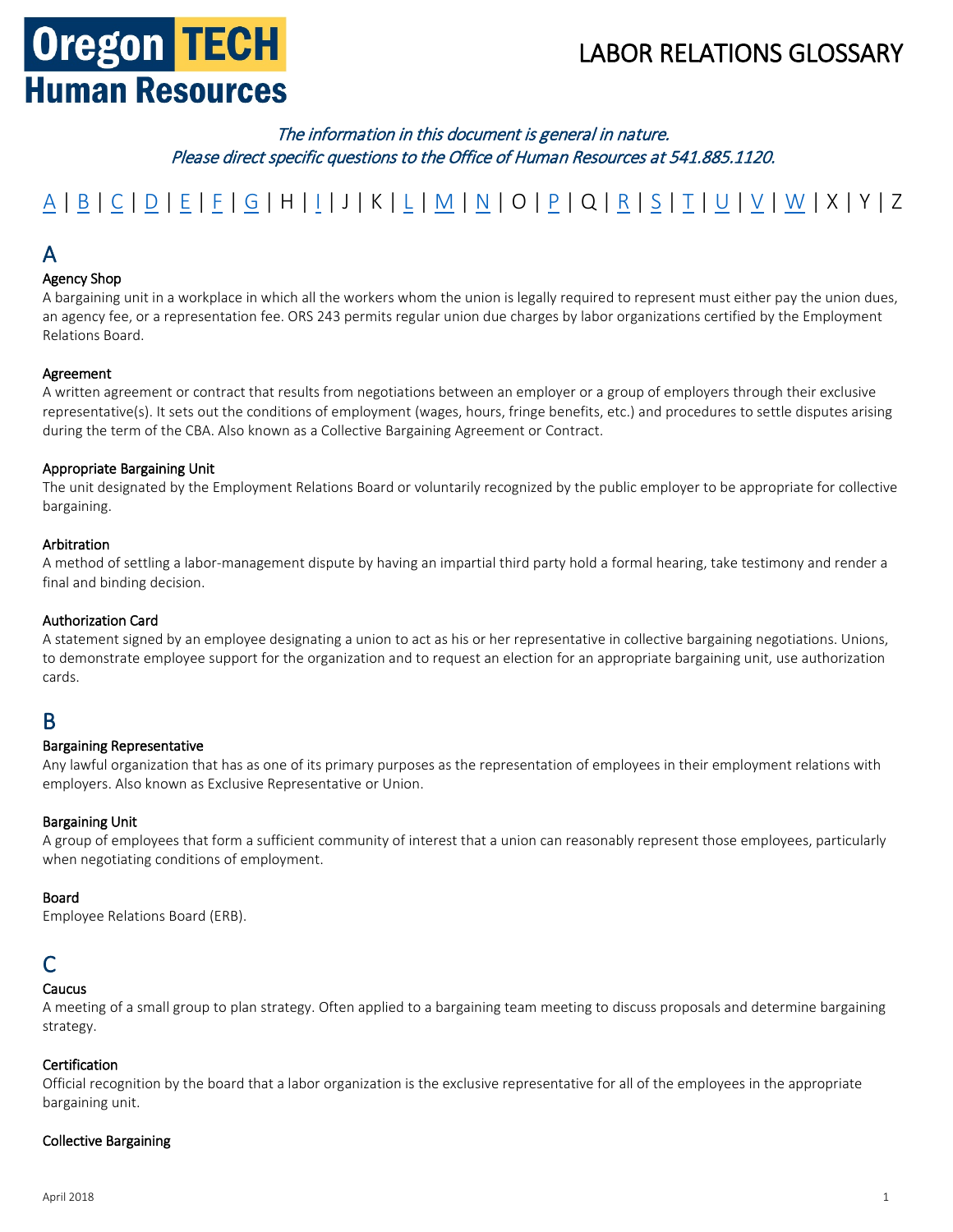A method of bilateral decision-making in which the employer and the exclusive representative of the employees determine wages, hours, and terms of conditions of employment for all workers in a bargaining unit through direct negotiations. Includes executing written contracts incorporating agreements that have been reached on behalf of the employer and the represented employees.

#### Collective Bargaining Agreement (CBA)

A written agreement or Contract that results from negotiations between an employer or a group of employers through their exclusive representative(s). It sets out the conditions of employment (wages, hours, fringe benefits, etc.) and procedures to settle disputes arising during the term of the CBA. Also known as Agreement or Contract.

#### Community of Interest

The grouping of employees according to similarities of work, supervision, or statutory interpretation for the purpose of creating bargaining units appropriate for collective bargaining.

#### Confidential Employees

Those employees who assist and act in a confidential capacity to a person who formulates, determines and effectuates management policies in the area of collective bargaining.

#### Counter-Proposal

An offer made by one party in collective bargaining negotiations in response to a proposal by the other party.

#### Compulsory Arbitration

The procedure whereby parties involved in a labor dispute are required by law to submit their differences to a third party for a final and binding decision.

### <span id="page-1-0"></span>D

#### Decertification

The withdrawal by the ERB of a union's designation as exclusive representative, usually as a result of an election called for by employee petition.

#### Direct Dealing

Occurs when an employer and represented employee discuss and take action, without the union's knowledge or presence, in matters that fall within the scope of mandatory subjects of bargaining.

#### Dues

Union dues are the basic fees that employees pay on a monthly basis to the union in order to obtain membership rights. The amount of dues is set by the union and can vary greatly from union to union. Dues are set by the individual unions.

#### Duty to Bargain

The legally enforceable obligation of each party in a collective bargaining relationship to meet at reasonable times and places, and negotiate in good faith with respect to wages, hours, and terms and conditions of employment.

### <span id="page-1-1"></span>E

#### Employment Relations

Is but is not limited to, matters concerning direct or indirect monetary benefits, hours, vacations, sick leave, grievance procedures and other conditions of employment. Does not include subjects determined to be permissive, non-mandatory subjects of bargaining prior to June 6, 1995. After June 6, 1995, does not include subjects that the ERB determines to have a greater impact on management's prerogative than on employee wages, hours, or other terms and conditions of employment. Does not include subjects that have an insubstantial or de minimis effect on public employee wages, hours, and other terms and conditions of employment.

Excludes staffing levels and safety issues (except those staffing levels and safety issues that have a direct and substantial effect on the onthe-job safety of public employees), scheduling of services provided to the public, determination of the minimum qualifications necessary for any position, criteria for evaluation or performance appraisal, assignment of duties, workload when the effect on duties is insubstantial, reasonable dress, grooming, and at-work personal conduct requirements respecting smoking, gum chewing, and similar matters of personal conduct at work, and any other subject proposed that is permissive under paragraphs (b), (c) and (d) of this subsection.

#### Employee Relations Board (ERB)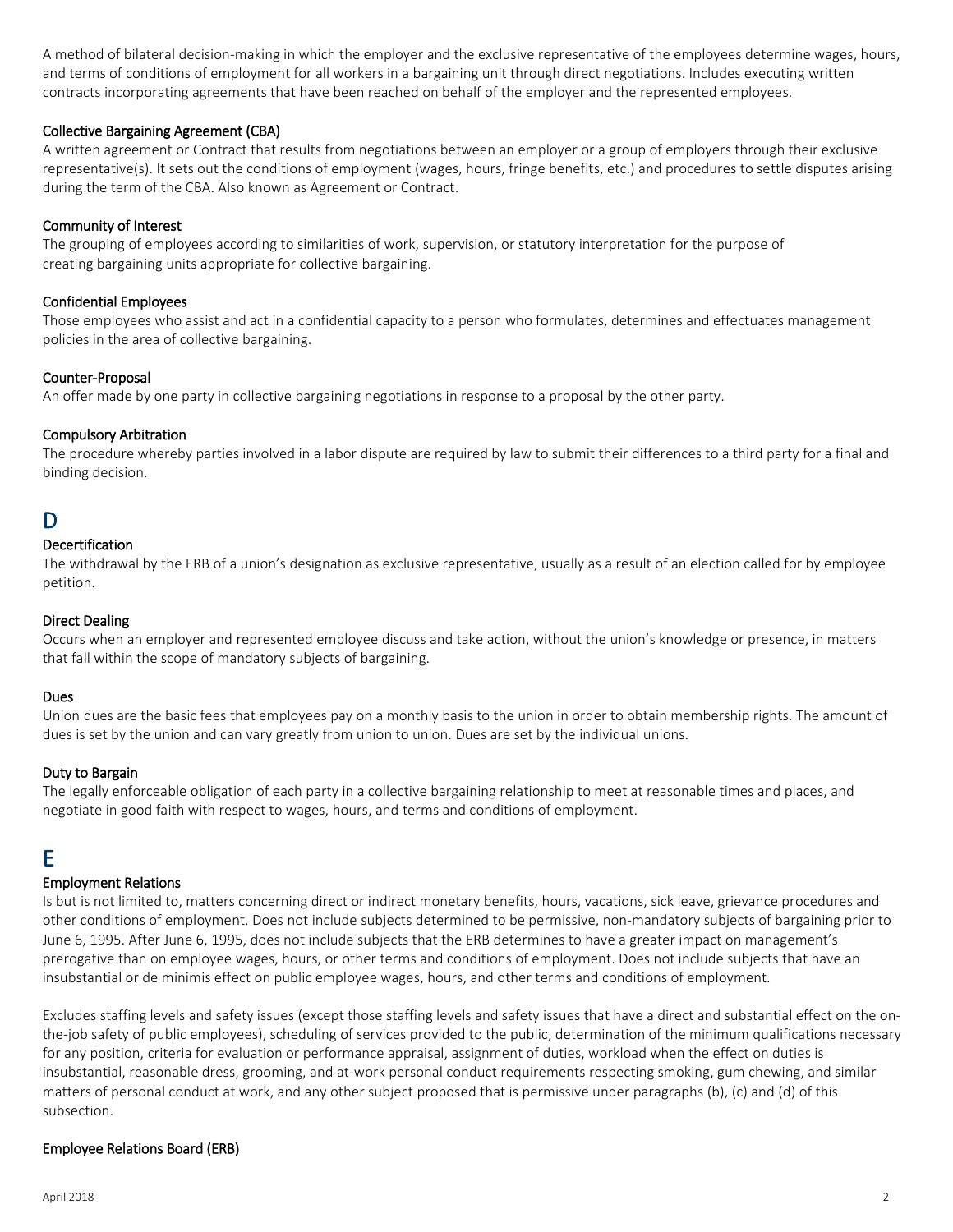Resolves disputes concerning labor relations for employers and employees in public and private sector organizations under its jurisdiction. The Board administers the collective bargaining law that covers public employees of the State of Oregon and its cities, counties, school districts, and other local governments; hears and decides appeals from state employees concerning personnel actions; and administers the collective bargaining law that regulates private employers who are not covered by the National Labor Relations Act.

#### Exclusive Representative

The labor organization that, as a result of certification by the board or recognition by the employer, has the right to be the collective bargaining agent of all employees in an appropriate bargaining unit.

### <span id="page-2-0"></span>F

#### Fact-Finding

Identification of the major issues in a particular labor dispute by one or more impartial individuals who review the positions of the parties, resolve factual differences and make recommendations for settlement of the dispute.

#### Fair-Share Agreement

An agreement between the public employer and the recognized or certified bargaining representative of public employees whereby employees who are not members of the employee organization are required to make an in-lieu-of-dues payment to an employee organization except as provided in ORS 243.666.

#### Final Offer

The proposed contract language and cost summary submitted to the mediator within seven days of the declaration of impasse.

### <span id="page-2-1"></span>G

#### Good Faith Bargaining

A legal obligation to participate actively in the deliberations so as to indicate a present intention to find a basis for agreement. This implies both an open mind and a sincere desire to reach an agreement as well as a sincere effort to reach a common ground.

#### Grievance

A formal complaint or allegation by an employee or group of employees (through the union) that part of the collective bargaining agreement has been violated.

#### H

### <span id="page-2-2"></span>I

#### Impasse

A situation in collective bargaining that occurs when the employer and the union, both bargaining in good faith, fail to reach agreement. Impasses are often resolved by the intervention of a neutral party such as a mediator, fact finder, or arbitrator.

|    | r |  |
|----|---|--|
| ×. | ٠ |  |
|    |   |  |

### K

### <span id="page-2-3"></span>L

#### Labor Dispute

Any controversy concerning employment relations or concerning the association or representation of persons in negotiating, fixing, maintaining, changing, or seeking to arrange terms or conditions of employment relations, regardless of whether the disputants stand in the proximate relation of employer and employee.

#### Labor Organization

Any organization that has as one of its purposes representing employees in their employment relations with public employers.

#### Last Best Offer Package

The offer exchanged by parties not less than 14 days prior to the date scheduled for an interest arbitration hearing.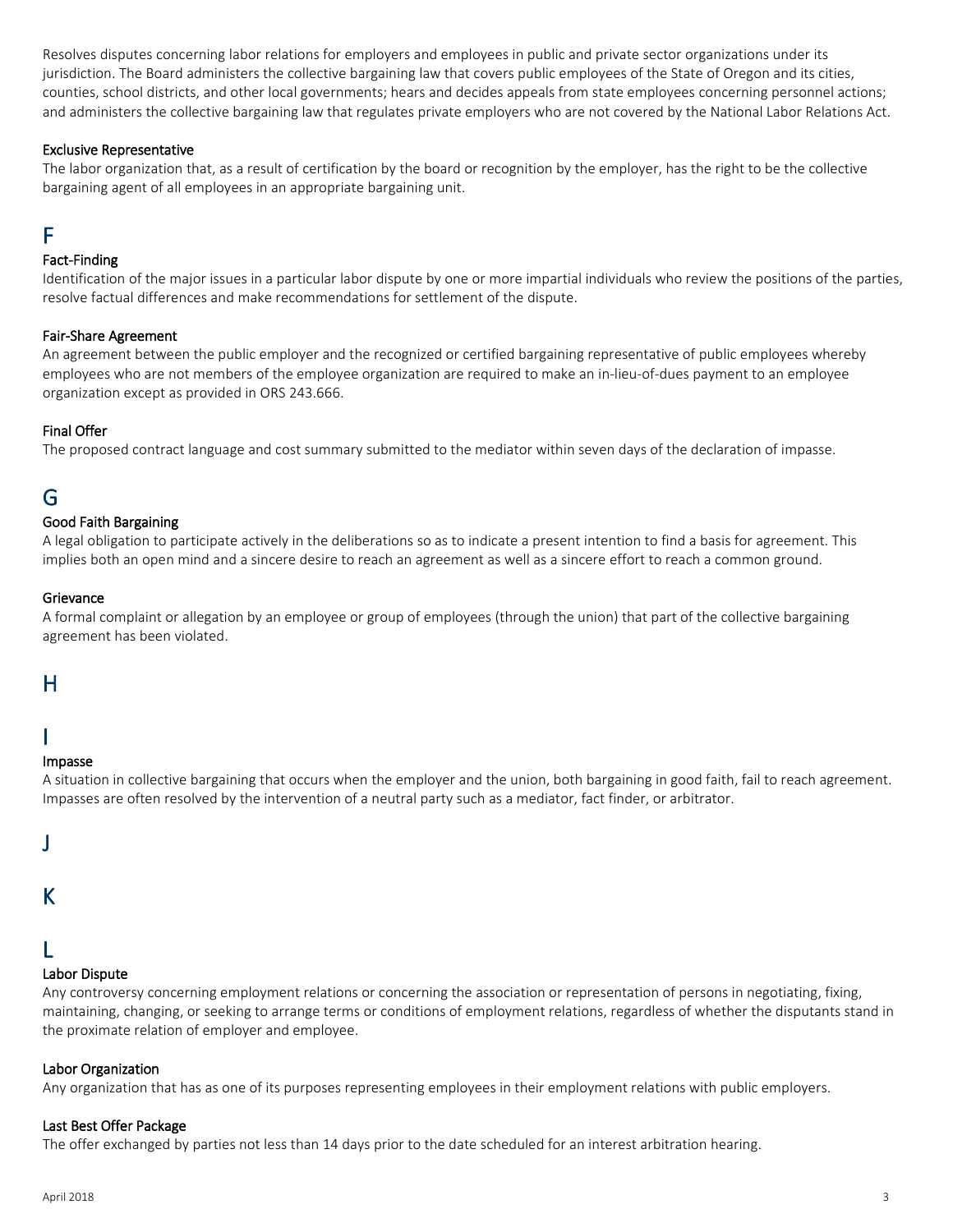#### Legislative Body

The Legislative Assembly, the city council, the county commission and any other board or commission empowered to levy taxes.

#### Letter of Agreement (LOA)

A formal, signed agreement that serves as an addendum to the collective bargaining agreement. An LOA usually addresses a significant issue that emerged during the term of the agreement, and it represents the mutual understanding between the parties on that issue.

### <span id="page-3-0"></span>M

#### Mandatory Subject of Bargaining

Bargaining issues that neither party may refuse to negotiate. They include wages, hours, and other terms and conditions of employment.

#### Mediation

A process in which a neutral third party assists parties in a bargaining dispute to come to a voluntary agreement. The mediator may suggest to the parties' various proposals and methods for resolution of disputes, but he/she has no formal power to force a settlement.

#### Managerial Employee

An employee of the State of Oregon or a public university listed in ORS 352.002 who possesses authority to formulate and carry out management decisions or who represents management's interest by taking or effectively recommending discretionary actions that control or implement employer policy, and who has discretion in the performance of these management responsibilities beyond the routine discharge of duties.

#### <span id="page-3-1"></span>N

#### National Labor Relations Act (NLRA)

Enacted by Congress in 1935 to protect the rights of employees and employers, to encourage collective bargaining, and to curtail certain private sector labor and management practices, which can harm the general welfare of workers, businesses and the U.S. economy.

### O

### <span id="page-3-2"></span>P

#### Parties to the Agreement

Public employer and the exclusive representative of the employees in the bargaining unit.

#### PECBA (Public Employee Collective Bargaining Act)

Oregon Revised Statutes (ORS 243.650-243.782). Established a collective bargaining process for Oregon's public employers and unions representing public employees. States that Public employees have the right to form, join, and participate in the activities of labor organizations of their own choosing for the purpose of representation and collective bargaining with their public employer on matters concerning employment relations.

#### Permissive Subject of Bargaining

Issues that are neither mandatory nor prohibited. Parties may agree to negotiate them, but neither party may insist upon its positions on a permissive topic to the point of impasse.

#### Payment-In-Lieu-Of-Dues

An assessment to defray the dues cost for services by the exclusive representative in negotiations and contract administration of all persons in an appropriate bargaining unit who are not members of the organization serving as exclusive representative of the employees. Payment must be equivalent to regular union dues and assessments, if any, or must be an amount agreed upon by the public employer and the exclusive representative of the employees.

#### Prohibited Strike

Participation in a strike by any public employee who is not included in the striking bargaining unit; participation in a strike by any public employee that is included in a bargaining unit that provides for resolution of a labor dispute by petition to final and binding arbitration; or when the strike is not made lawful under Oregon Law.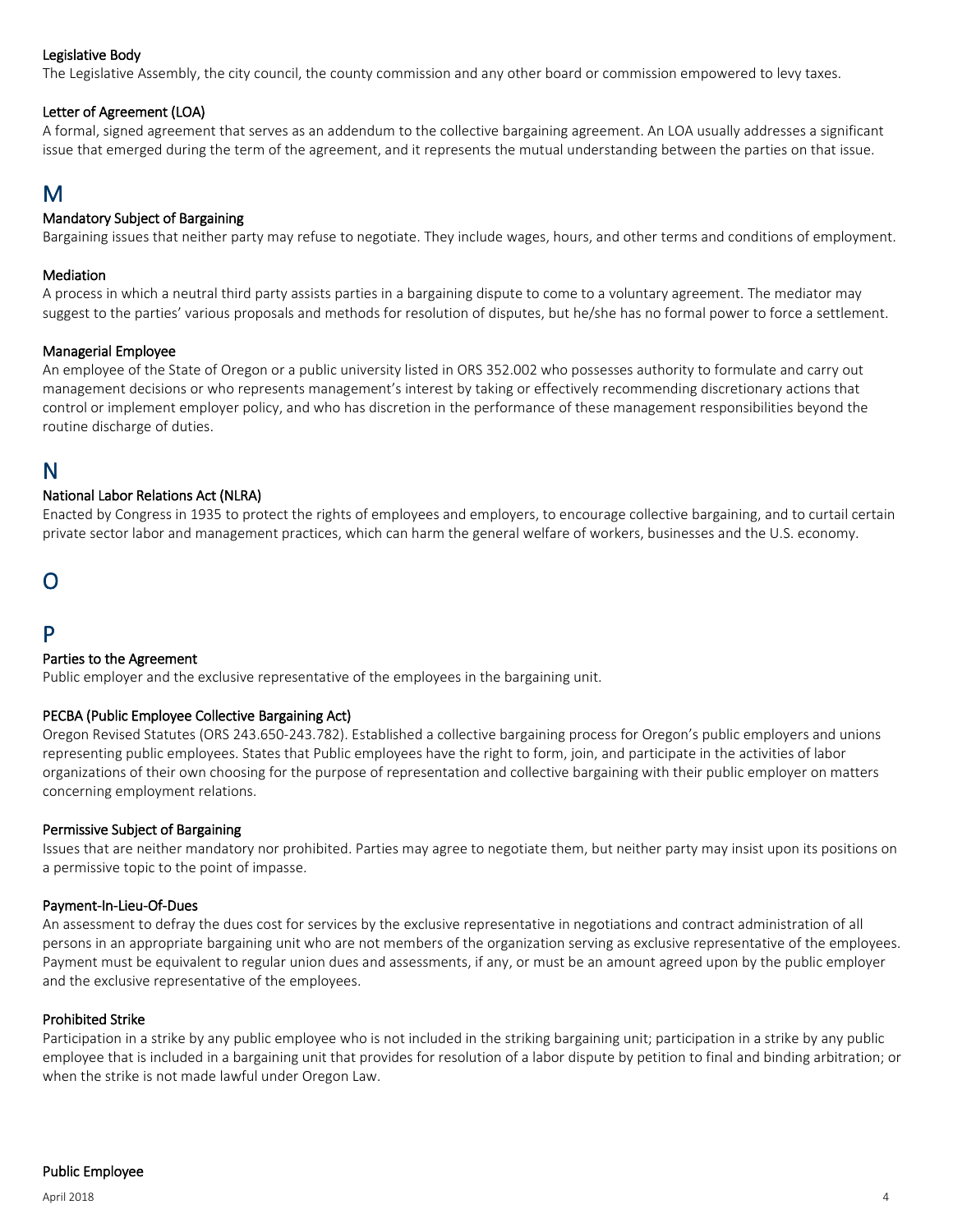An employee of a public employer but does not include elected officials, persons appointed to serve on boards or commissions, incarcerated persons working under section 41, Article I of the Oregon Constitution, or persons who are confidential employees, supervisory employees or managerial employees.

#### Public Employer

The State of Oregon, and the following political subdivisions: Cities, counties, community colleges, school districts, special districts, mass transit districts, metropolitan service districts, public service corporations or municipal corporations and public and quasi-public corporations.

#### Public Employer Representative

Any individual or individuals specifically designated by the public employer to act in its interests in all matters dealing with employee representation, collective bargaining and related issues.

### Q

### <span id="page-4-0"></span>R

#### Ratification

Formal approval of a newly-negotiated Tentative Agreement by a vote of an employer's governing body or by bargaining unit employees. Eligible voters in a union ratification are determined by the union's bylaws and constitution.

#### Refusal to Bargain

Where one party to a collective bargaining relationship has charged that the other party has not bargained in good faith according to the requirements of the appropriate statute.

#### Representation Election

A secret-ballot election to determine whether the employees in an appropriate bargaining unit will or will not have a union as an exclusive representative.

### <span id="page-4-1"></span>S

#### Showing of Interest

The support among employees in a proposed or existing bargaining unit that a union or employee petitioner must demonstrate to file a representation petition.

#### Steward

An employee in a bargaining unit who has been designated by the union to act, on its behalf when meeting with management, or when representing bargaining unit employees. They may assist employees in filing grievances, and in conveying their concerns to the union and/or the employer. Also known as Shop Steward, Union Organizer, or Staff Representative.

#### Strike

A public employee's refusal in concerted action with others to report for duty, or their willful absence from their position, or stoppage of their work, or absence in whole or in part from the performance of duties of employment, with the purpose of inducing, influencing or coercing a change in the conditions, compensation, rights, privileges or obligations of public employment.

#### Supervisory Employee

Any individual having authority in the interest of the employer to hire, transfer, suspend, lay off, recall, promote, discharge, assign, reward or discipline other employees, or responsibly to direct them, or to adjust their grievances, or effectively to recommend such action, if in connection therewith, the exercise of the authority is not of a merely routine or clerical nature but requires the use of independent judgment.

### <span id="page-4-2"></span>T

#### Tentative Agreement (TA)

<span id="page-4-3"></span>The agreement reached through bargaining prior to finalization and its ratification or final approval by the negotiators' constituencies.